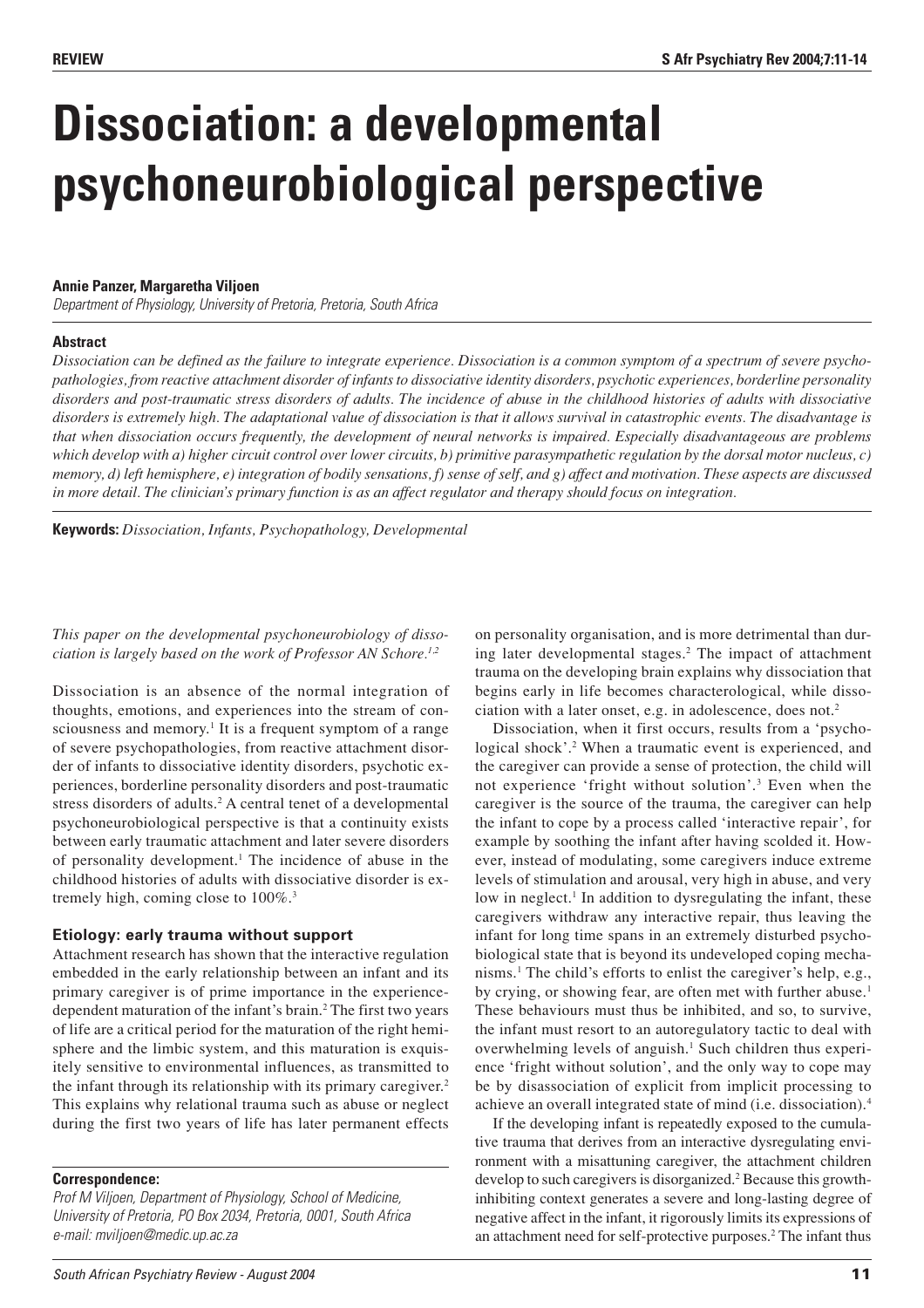shifts from interactive regulatory modes into long-enduring, less complex autoregulatory modes.<sup>2</sup> These subcortical-limbic organizational patterns are primitive strategies for survival.2

# **Advantage: Dissociation is adaptive in the short-term**

Dissociation can be defined as the failure to integrate experience with the adaptive function that it allows a person not to become overwhelmed in the face of trauma.<sup>3</sup> When a person experiences a threat, an immediate response is alarm, which is accompanied by hyperarousal of the sympathetic nervous system.3 If the threat continues for a long time, or the person is largely helpless, continued high arousal cannot be sustained, and the person may enter a dissociative state, which is characterised by freezing and a trance-like state.3 The switch in state from sympathetic hyperaroused-terror into additional activation of parasympathetic hypoaroused conservation-withdrawal hopelessness and helplessness, follows the subjective evaluation (perception) of the imminent threat as one that cannot be evaded or modified.2 When the infant perceives that it is fatally helpless in the face of brutal danger, it yields to it.<sup>2</sup>

The abused infant's abrupt state switch from sympathetic hyperarousal into parasympathetic dissociation is the sudden shift from an ineffective strategy of struggling requiring massive sympathetic activation to the metabolically conservative immobilized state mimicking death, which is associated with the dorsal vagal complex.2 The activity of the dorsal vagal complex in the brain stem medulla decreases blood pressure, metabolic activity and heart rate, despite increases in circulating adrenaline.<sup>2</sup> This elevated parasympathetic arousal allows the infant to maintain homeostasis in spite of sympathetic hyperarousal.2 The inhibitory vagal brake in such cases is mainly provided by the rigid vegetative dorsal motor vagus, and not the more evolved 'smart' nucleus ambiguus that is necessary for social communication.2 The vagal brake must be withdrawn when the individual shifts from a state of low to high metabolic demand, as would occur in interaction with the dynamically changing environment.<sup>2</sup> The vagal brake makes any involvement in dyadic play states, with the creation of high levels of arousal and metabolic energy for brain biosynthesis, impossible.2 Dissociation is a primitive defense, and in early traumatized developmental psychopathologies more complex defenses never arise.<sup>2</sup>

# **Disadvantage: Dissociation is maladaptive in the longterm**

Dissociation begins as a protective mechanism to maintain the integrity of the self in the face of catastrophic trauma, but can become a threat to optimal functioning if it becomes a routine response to stress of less than catastrophic magnitude.<sup>5</sup> The cost of experiencing dissociative states frequently as a child is a sensitised neural network, with less and less necessary to evoke subsequent dissociative states.3 Also, individuals who dissociate often, have problems in exiting the state of conservation-withdrawal.2 Once dissociated they stay in this massive autoregulatory mode for long periods of time.<sup>2</sup> During these times they are inaccessible to the external environment, and thus resistant to attachment communications and interactive regulation.2 If this happens regularly, the avoidance of emotional contexts prevents emotional learning.2 The pathological walling off or dissociation from stress and pain has devastating effects on self, and therefore psychobiological functions, which are discussed in more detail in the next section.

# **Psychobiological pathology: Dissociation is a dis-association**

Basic research in affective neuroscience demonstrated that emotional and social deprivation precludes the normal development of cortical and subcortical limbic areas, and leads to 'neurological scars' that are the cause of ensuing behavioural and cognitive insufficiencies.1 The neural abnormalities are discussed in more detail below, referring specifically to the impaired development of higher circuit control over lower circuits, primitive parasympathetic regulation by the dorsal motor nucleus, memory, left hemisphere, integration of bodily sensations, sense of self, and affect and motivation.

## **Development of higher circuit control over lower circuits is impaired**

An efficient mature orbitofrontal system can adaptively regulate both sympathoadrenomedullary catecholamine and corticosteroid levels, and therefore hyper-and hypoarousal.2 It can also facilitate or inhibit the defense reaction of the amygdala.2 However, an efficient mature orbitofrontal cortex never develops in those individuals who had unfavourable childhood experiences without support.<sup>2</sup> In trauma, sympathetic hyperarousal is followed abruptly by hyperparasympathetic dissociation.2 Relational trauma induces high levels of cortisol in the infant's developing brain.2 These dysregulating environmental experiences trigger intense shifts of ergotropic and trophotropic arousal that lead to chaotic biochemical variations in the infant brain, which in turn cause extensive oxidative stress and apoptotic damage of synaptic connections within the dual limbic circuits (one excitatory and one inhibitory).2 Since the orbitofrontal areas are connected to the dual limbic circuits and both branches of the autonomic system, a widespread developmental parcellation or thinning of these connections would lead to an ineffective regulation of the autonomic nervous system (ANS) by higher centers in the central nervous sytem (CNS).<sup>2</sup> This deficit means that under stress there would not be a counterbalancing system between the sympathetic-excitatory and parasympathetic-inhibitory components of the ANS, i.e., a loss of a coupled reciprocal mode of autonomic control.2 An ensuing fast uncoupling of both frontolimbic circuits would occur even following low levels of interactive stress, characterised by emotional lability and state shifts.2 This organisation of autonomic control prevents the integration of lower more primitive autonomic states that permits the development of new higher states.2 But stress may also take the prefrontal areas off-line, allowing the more usual responses mediated by the subcortical structures to control behaviour.<sup>2</sup> This occurs all too often in a severely developmentally compromised immature frontolimbic system.<sup>2</sup>

# **Primitive parasympathetic regulation by dorsal motor nucleus**

The experience-dependent maturation of orbitofrontal areas that regulate the parasympathetic system , a development that is slower and later than the sympathetic system, is of particular importance.<sup>2</sup> The orbitofrontal areas, like the amygdala, have direct inputs into the medulla, including the medullary reticular formation and medullary noradrenergic neurons in the nucleus of the solitary tract.<sup>2</sup> These are the locations of the medullary vagal system, but it is now known that there are two parasympathetic vagal systems, a late developing "mammalian" or "smart" system in the nucleus ambiguus which is responsible for communication via facial expressions, vocalizations, and gestures, and a more primitive early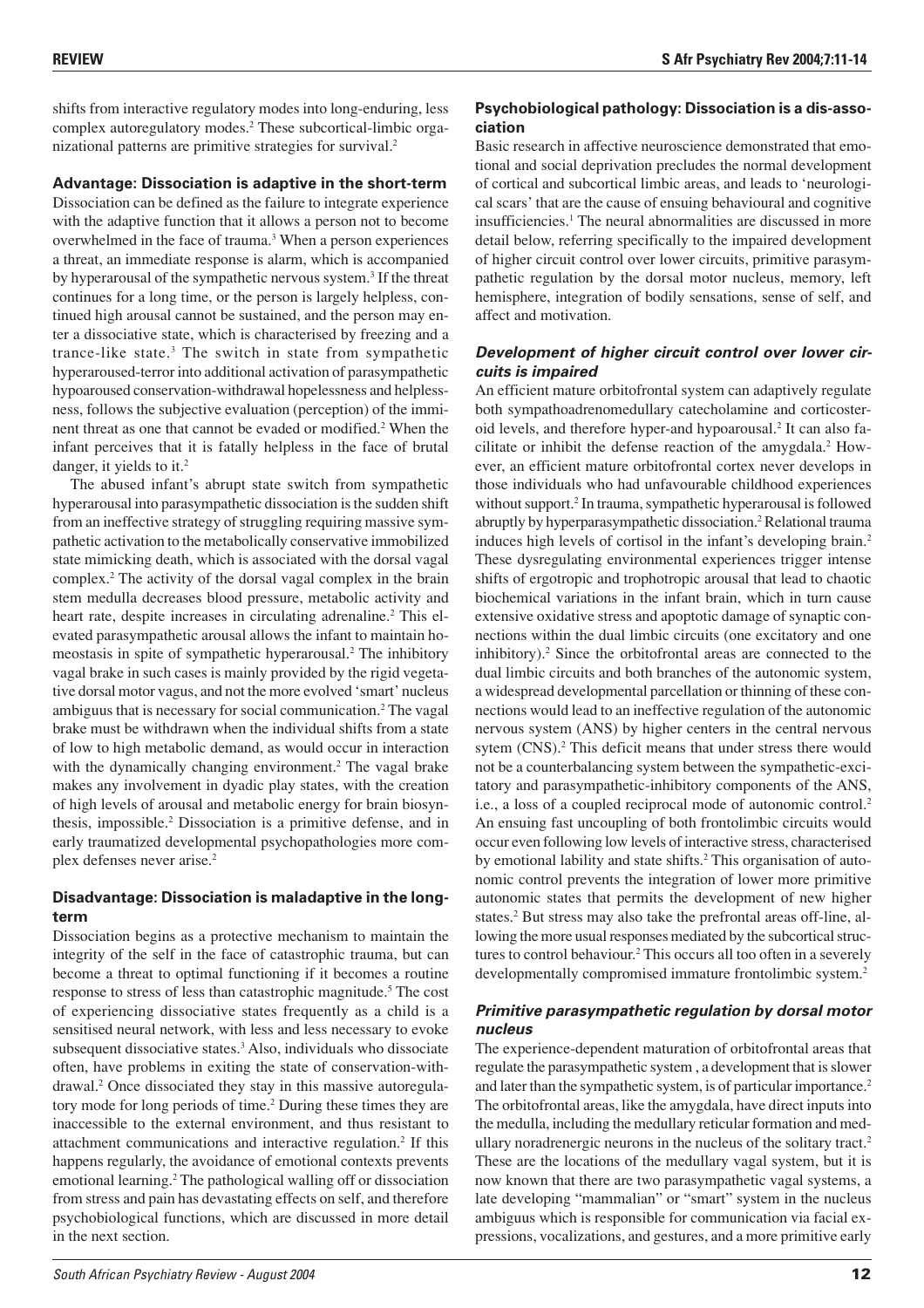developing 'reptilian' or 'vegetative' system in the dorsal motor nucleus of the vagus that causes the shutdown of metabolic activity during immobilisation, death feigning and hiding behaviours.2 The central nucleus of the amygdala has extensive connections into the dorsal motor vagal nucleus and is involved in passive coping, immobile behaviour and parasympathetic activity.<sup>2</sup> Both of these vagal systems are right lateralised.<sup>2</sup> As stated earlier, the inhibitory vagal brake in such disorganized systems is predominantly provided by the rigid, fixed vegetative dorsal motor vagus, and not the more evolved and flexible 'smart' nucleus ambiguus that allows for social communication.2

## **Memory**

Implicit memory of traumatic events is encoded without explicit processing due to divided attention, amygdalar discharge and release of stress hormones.4 The extent to which the individual is detached, interferes with the process of elaborative encoding.<sup>6</sup> Fluctuations in the level of detachment during trauma may be one factor that contributes to the fragmentary quality of traumatic memories.<sup>6</sup> The absence of a narrative version of events that occurred thus leads to an inability to integrate, and the memories remain in an unstable state of implicit activation.4

## **Left hemisphere**

Early growth-inhibiting social environments without emotional support, lead to an inefficient right brain vertical cortical-subcortical system, with poor right-to-left orbitofrontal communication.1 This results in alexithymia, 'no words for feelings'.1 Early emotional learning of the right hemisphere, especially of stressful episodes, can thus be unknown to the left hemisphere. Sensitisation of the opioid response may contribute to the dreamlike state of detachment (cortical disconnectivity hypothesis: impaired functioning of the left frontal cortex, thus 'speechless terror').6 Dissociated experience thus tends to remain unnamed by thought and language, and is numbed to full participation in the life of the rest of the personality.<sup>2</sup> Such pathological representations (of a dysregulated-self-in-interaction-with-a-misattuning-other) are accessed when the individual is stressed, as would occur specifically in attachment related contexts.2

#### **Bodily sensations**

It is important to emphasise that in traumatic abuse the individual dissociates not only from the external world, but also from painful stimuli originating within the body.<sup>2</sup> All pain is stilled and a comforting numbness ensues, due to a sudden massive elevation of endogenous opioids.2 An inefficient orbitofrontal-cingulate higher limbic circuit would be unable to regulate pain, and a lower amygdala limbic level driven dissociation would take over.2 Cutting, a common form of self-destructive behaviour, may be an effort to autoregulate out of the distorted pain sensitivity linked with the elevated opioid activity of the dissociative state.<sup>2</sup>

# **Sense of self**

The excessive unregulated dissociation that results from early relational traumatic attachments is the major mechanism that creates what Balint called the 'basic fault', a deep and all-encompassing sense that there exists within a fault that extends widely to include the whole psychobiological structure of the individual, and that is experienced as a feeling of emptiness, being lost, deadness, and futility.1,7

# **Affect and motivation**

A failure of orbitofrontal function is seen in the hypometabolic state of dissociation. This dysfunction interferes with the orbitofrontal role in processing motivational information, and therefore manifests as a deficit in organizing the expression of a regulated emotional response.<sup>1</sup> The active coping strategies of Lichtenberg's attachment-affiliation, exploratory-assertive, aversive, and sensual-sexual motivational systems all disintegrate in subcortically programmed survival states of passive disengagement, conservation-withdrawal, energy depletion and dissociation, the escape where there is no escape, the last-resort defensive strategy.<sup>1,8</sup>

#### **Conclusion**

Dissociation can be defined as the failure to integrate experience. The adaptational value is that it allows survival in catastrophic events. The disadvantage is that when it occurs frequently in childhood, as for example when an infant is abused by its primary caregiver, the development of neural networks is impaired. Especially disadvantageous is the lack of development of higher cortical control over subcortical structures, the sensitisation to dissociate even with minor stressors, the prevention of further emotional learning, desomatisation and impaired memory of traumatic events coupled with deficient left hemispheric linguistic processing of adverse experiences. The result is a progressive impairment of the ability to adjust, take defensive action, or act on one's own behalf, as well as a blocking of the capacity to register affect and pain.2 To the extent that dissociation prevails, fragmentation of the self occurs, because integration is not a function of the self, it is the self.<sup>5</sup>

This clearly implies that therapy should focus on integration, on accessing traumatic implicit memories, and bringing them into awareness in order for integration to become possible.<sup>1</sup> The emotional relationships in the process of psychotherapy should cover the deficiency caused by the lack of emotional relations in early childhood.1 The clinician's primary function is as an affect regulator for the patient's primitive, traumatic states, including those affective states that are walled off by dissociation.<sup>1</sup>

#### **References**

- 1. Schore AN. Affect regulation and the repair of self. New York: WW Norton, 2003: 68, 122-123, 131-137, 245-246.
- 2. Schore AN. Affect dysregulation and disorders of the self. New York: WW Norton, 2003: 212-219, 221, 226, 249.
- 3. Dozier M, Stovall KC, Albus KE. Attachment and psychopathology in adulthood. In: Cassidy J, Shaver PR, eds, Handbook of Attachment: Theory, Research, and Clinical Applications. New York:Guilford Press; 1999:507-508.
- 4. Siegel DJ. The developing mind. New York Guildford Press; 1999: 51.
- 5. Ogawa JR, Sroufe LA, Weinfeld NS, Carlson EA, Egeland B. Development and the fragmented self: longitudinal study of dissociative symptomatology in a nonclinical sample. Dev Psychopathol 1997;9:855-879.
- 6. Allen JG, Console DA, Lewis L. Dissociative detachment and memory impairment: reversible amnesia or encoding failure? Comprehens Psychiatry 1999;40(2):160-171.
- 7. Balint M. The basic fault. London: Travistock, 1968:19-22.
- 8. Lichtenberg JD. Psychoanalysis and motivation. Hillsdale, NJ: Analytic Press.**Free**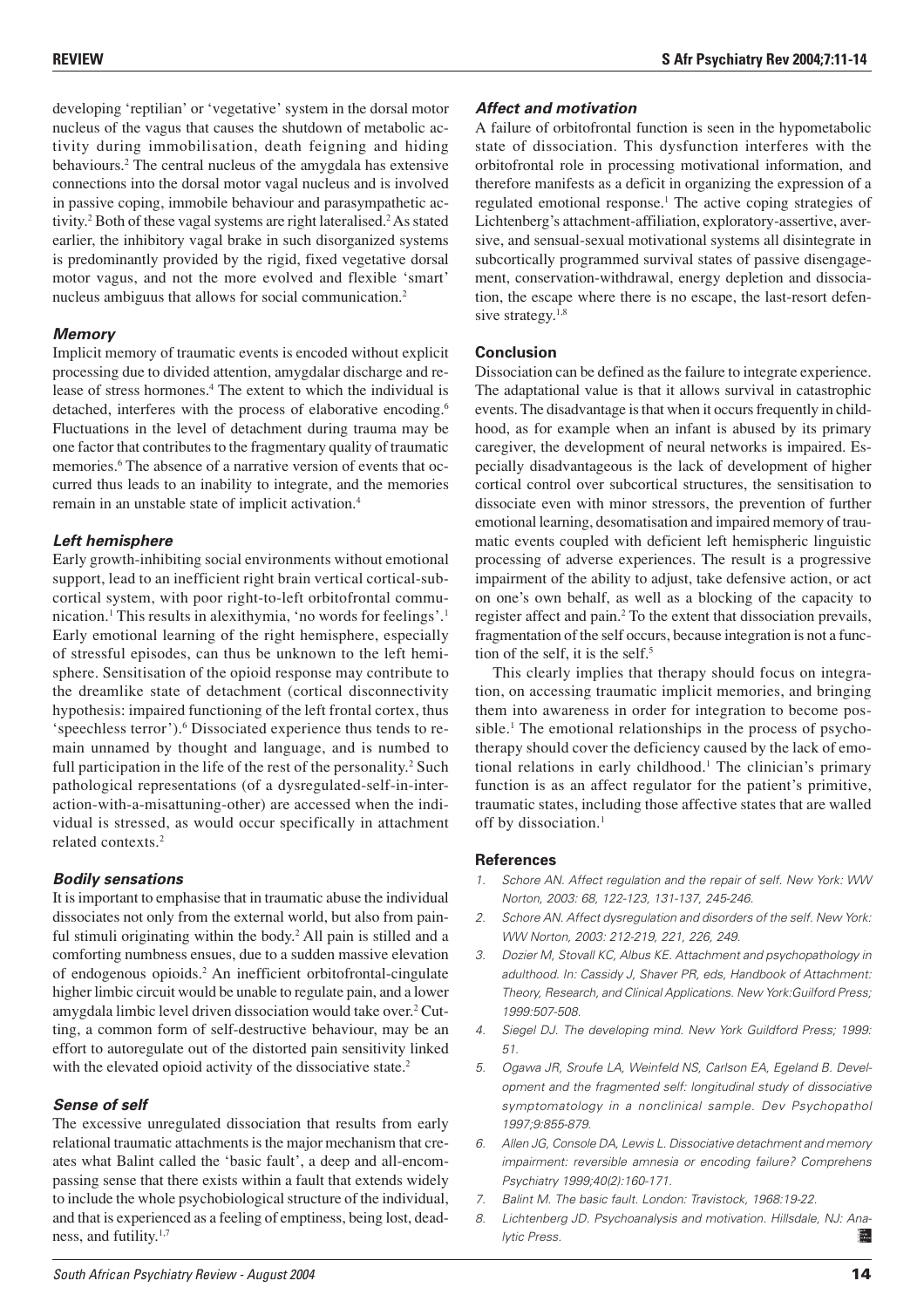# **Commentary**

University of California at Los Angeles School of Medicine, California, USA

The article by Panzer and Viljoen offers a cogent overview of recent models of the etiology of pathological dissociation. This interdisciplinary information is drawn from the fields of developmental psychology, developmental neuroscience, and infant psychiatry. Developmental information is now being rapidly absorbed into child psychiatry and neuropsychiatry, and updated attachment theory is a central source.<sup>1</sup> In this integration, recent data on the mechanisms that underlie the attachment bond of emotional communications between the mother and infant have been integrated with current studies on the developmental neurobiology of attachment. Thus, it is now thought that attachment relationships are formative because they facilitate the development of the brain's major self-regulatory mechanisms.2,3 Furthermore, the field of developmental psychopathology, an outgrowth of attachment theory, is now generating complex models of both normal and abnormal development, information that is directly relevant to clinical psychiatry.

This interdisciplinary perspective is especially valuable to a deeper understanding of trauma, a phenomenon that impacts both mind and body, and thereby severely impairs both psychological and biological functions. Although Freud4 struggled with the concept of trauma over the course of his career, in his last work he asserted that trauma in early life is especially psychopathogenic, and that it effects all vulnerable humans because "the ego...is feeble, immature and incapable of resistance." This is so because early trauma negatively impacts the infant's developing brain. Recent researchers of "maltreatment-related (pediatric) posttraumatic stress disorder" conclude that severe trauma of interpersonal origin can override any genetic, constitutional, social, or psychological resilience factor, that specifically a dysfunctional and traumatized early relationship is the stressor that leads to posttraumatic stress disorder, and that the overwhelming stress of maltreatment in early childhood is associated with adverse influences on brain development.5

Trauma in the first two years is typically not a single incident, but ambient and cumulative, and for this reason it is best characterized as "relational trauma".6 In a number of contributions I have offered interdisciplinary evidence which suggests that severe relational trauma, especially neglect and/ or abuse, alters the development of specifically the right

**Correspondence:**

Prof AN Schore, University of California at Los Angeles School of Medicine, 9817 Sylvia Avenue, Northridge, CA, 91324, California, USA. email: anschore@aol.com

brain, the biological substrate of the human unconscious.7 This hemisphere is in a growth spurt in the first 2 years of life and dominant for the first 3. It is now well established that prolonged and frequent episodes of intense and unregulated interactive stress in infants and toddlers have devastating effects on not only the development of stable and trusting attachment relationships but also on the establishment of psychophysiological regulation. Indeed, the right hemisphere

specializes in the unconscious processing of social and emotional information, the regulation of bodily states, and at-

tachment functions.<sup>1,2</sup> In my work I suggest that attachment trauma embedded in a growth-inhibiting interpersonal environment induces a developmental failure of the experience-dependent maturation of the right-lateralized emotional brain. A developmental impairment of this system is expressed as a severe limitation of the essential activity of this hemisphere - the control of vital functions supporting survival and enabling the organism to cope actively and passively with emotional stress. This structural limitation of the right brain, the hemisphere dominant for the human stress response, is responsible for the individual's inability to regulate affect, which is at the core of trauma psychopathology. Furthermore, early relational trauma and pathological attachment histories are stored in not the explicit-declarative but the implicit-procedural memory system. These early imprints endure in right hemispheric autobiographical memory. In the child psychiatry literature Gaensbauer concludes, "The clinical data, reinforced by research findings, indicate that preverbal children, even in the first year of life, can establish and retain some form of internal representation of a traumatic event over significant periods of time".8

But early relational trauma impacts more than the memory systems. Because it severely disorganizes the developing brain, it also induces neuropsychological cognitive-emotional vulnerabilities, enduring deficits that negatively affect the child's ability to integrate the traumatic experience, and thereby interfere with the emergence of a resilience mechanism that can cope with later environments of relational stress. Bowlby<sup>9</sup> postulated that the major negative impact of early traumatic attachments is an alteration of the individual's normal developmental trajectory, and Krystal<sup>10</sup> asserted that the long-term effect of infantile psychic trauma is the arrest of emotional development. Recent psychoneurobiological models suggest that this arrest is specifically in the right brain, and is manifested in a number of early-forming attachment pathologies, severe personality disorders that are frequently accompanied by psychosomatic symptomatology.7

There is now a great deal of interest amongst clinicians in